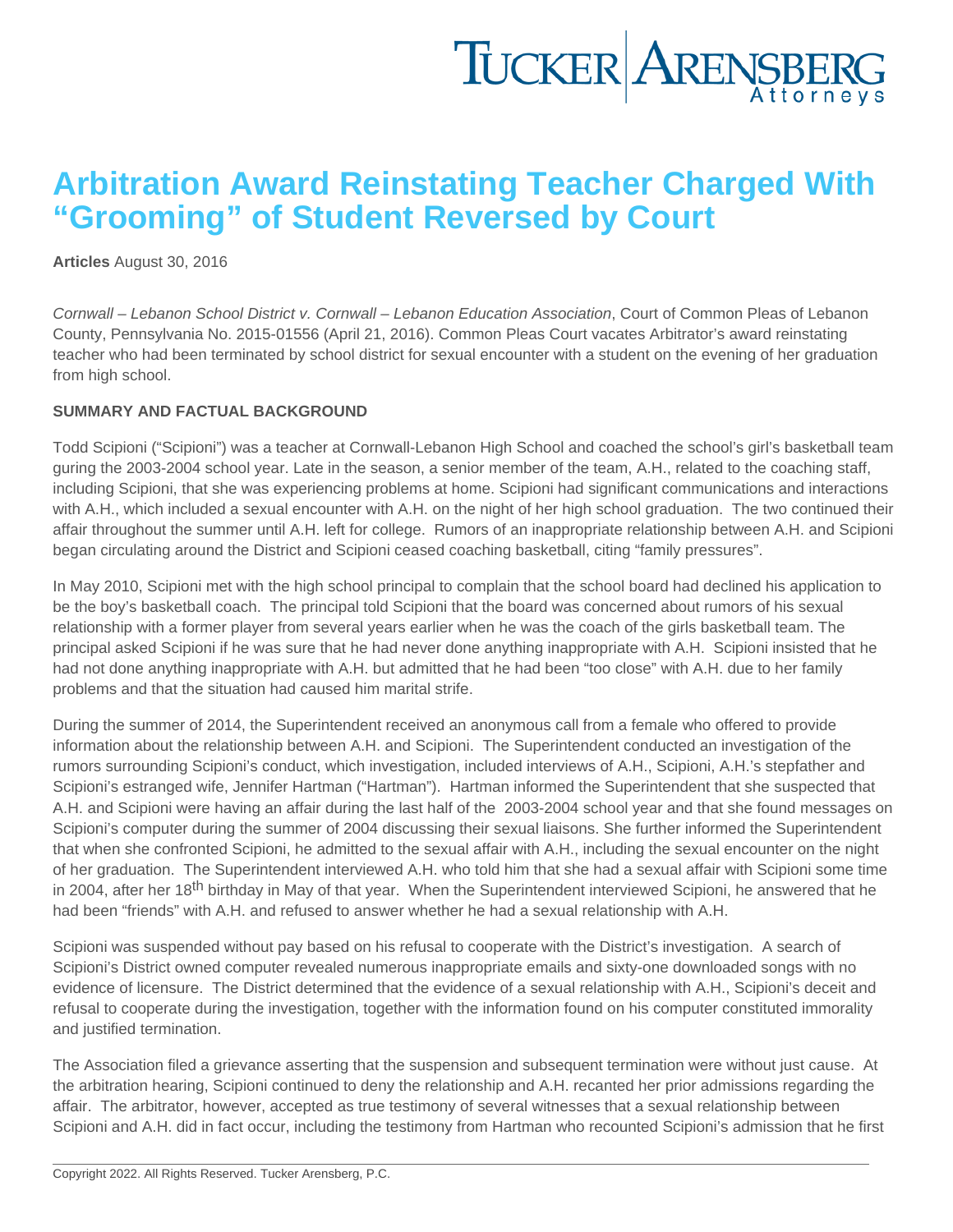# TUCKER ARENSBERG

became intimate with A.H. on the evening of her graduation and A.H.'s sister who testified that A.H. told her that she and Scipioni were planning to have a sexual encounter on the evening of her graduation, and that they in fact had such an encounter.

The arbitrator found that, although there is a well defined public policy that a school district must ensure the safety of its students against inappropriate sexual or romantic behavior by its teachers, he opined that a post-graduation relationship was beyond the reach of the District's authority to regulate the conduct of its teachers and that, although Scipioni failed to fulfill his duty to respond to the District's questions with honesty and candor, his "falsehoods" were "somewhat excusable and understandable". The arbitrator mitigated Scipioni's termination to a one year suspension without pay and ordered that he be reinstated. The District filed a petition to vacate the arbitrator's award with the Lebanon County Court of Common Pleas which granted the District's petition.

### **DISCUSSION**

The standard of review for a Common Pleas Court reviewing an arbitrator's award is the familiar "essence test" which provides that an arbitrator's award must be upheld if (i) the issue as properly defined is within the terms of the collective bargaining agreement, and (ii) the arbitration award can be rationally derived from the terms of the collective bargaining agreement. However, even if the arbitrator's award meets the essence test, an award may be vacated if it contravenes a well-defined, dominant public policy, as ascertained by reference to laws and legal precedents, and the award poses an unreasonable risk that the public policy will be undermined if it is implemented. While a Common Pleas Court is bound by an arbitrator's findings of fact, the application of the public policy exception to the essence test is purely a question of law where the standard of review is de novo and the scope of review is plenary. Thus, although the court must accept the findings of fact determined by the arbitrator, the court conducts a de novo review of the application of those findings of fact to the public policies advanced by the District.

The arbitrator found as credible testimony that A.H. and Scipioni planned, prior to A.H.'s graduation, to have a sexual encounter immediately after her graduation and that "this sexual/romantic relationship had its roots firmly planted during the time that A.H. was a District student". The court further stated "we do not believe that public policy condones such conduct" which conduct conflicted with the District's interest and obligation to protect its students from being "groomed" and prepared for future sexual conduct with District personnel. The court also noted that Scipioni's conduct constituted "sexual misconduct" within the meaning of the Professional Educator Discipline Act as the agreement to engage in sexual conduct immediately after graduation was a "sexual or romantic invitation" which occurred while A.H. was a student at the District.

The Common Pleas Court also noted that the arbitrator found that Scipioni had "outright lied" on numerous occasions, both during the investigation and during the arbitration hearing, and that such conduct violates and undermines the clear public policy that an employee owes an undivided duty of loyalty to his employer, including the duties of honesty, frankness and candor. The Court found that the arbitrator could not simply dismiss and disregard Scipioni's violations of his duties of honesty and candor by characterizing his failure to be truthful during the District's investigation of his conduct as "human nature".

#### **PRACTICAL ADVICE**